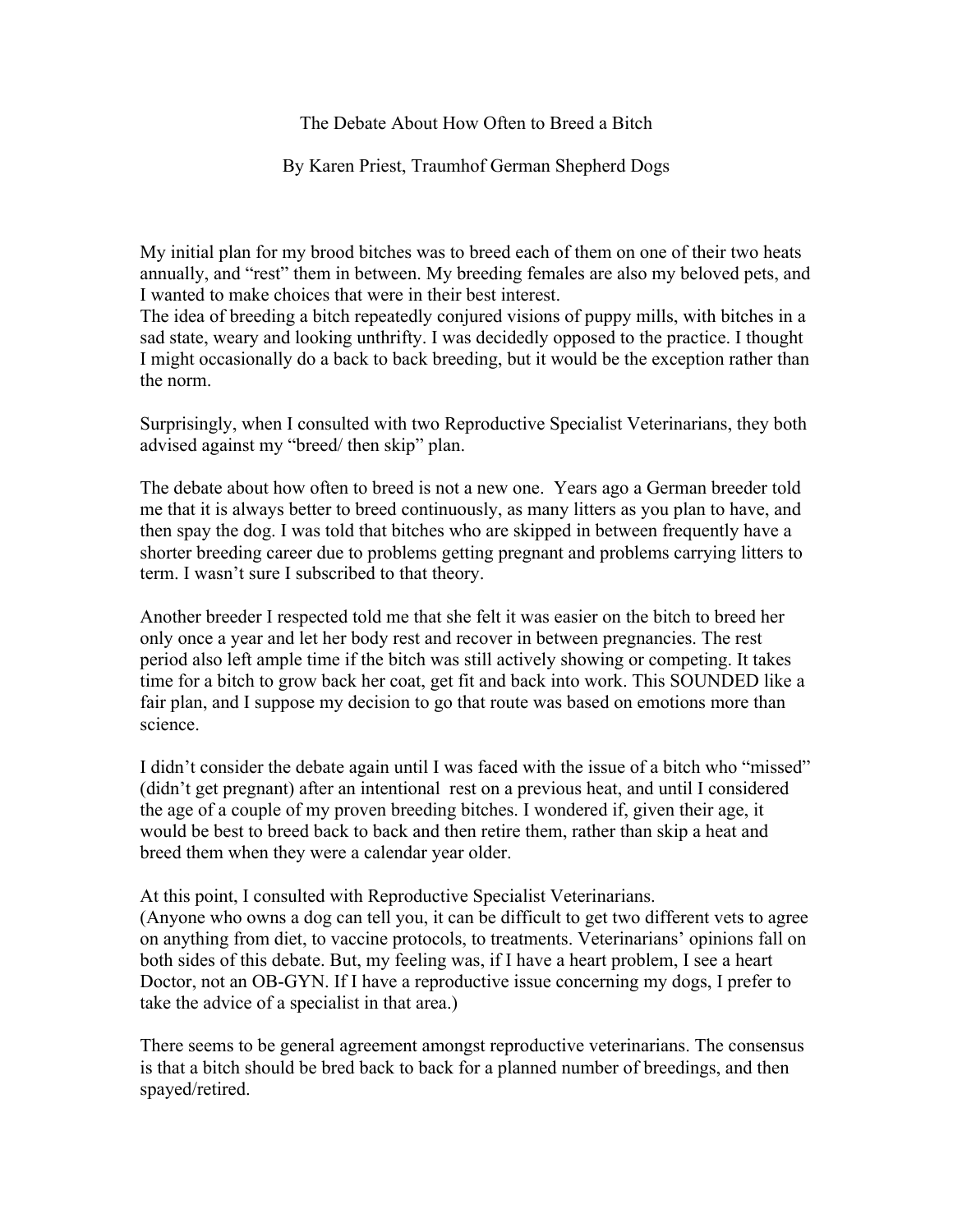I have taken the advice of my veterinarian, and I no longer skip every other heat, unless I have a reason to do. If we breed a young bitch during the winter, when training is all but halted, we might skip her next heat because she will be back in work, and we are aiming to title her.

I have not seen any detrimental effects on my girls after they have produced back to back litters. My feeling is, if they went into a litter fit and healthy and they "come back" readily, there is no reason not to breed again. If, for example, one of the girls has produced two large litters, and seems to take longer to regain her muscle/ fitness level, weight and coat, I might decide to rest her, knowing that I might not get her pregnant when next I hope to.

My dogs live in our home, they get ample exercise, high quality food, medical care, play time, and creature comforts. Having a litter doesn't seem to slow them down… in fact, some of the girls have to be forced to curtail their running around towards the end of their pregnancies.. they still want to romp and wrestle and Herd per usual. The girls are not depressed or run down or in poor shape. I see no ill effects after they have raised back to back litters.

The debate over how often to breed will surely continue. Individual breeders and puppy buyers will have to decide what they feel is right. Occasionally, I receive emails asking me how often I breed my girls. This question is almost always posed by someone doing careful research and trying to obtain a puppy from a reputable breeder. Usually, the person has been told or has read that a conscientious breeder will not breed back to back repeatedly. For those folks I offer this glimpse into my decision making process. I consider myself someone who has a high standard of care for my dogs. I do not feel I am compromising the girls or my standards, by breeding back to back. I also recommend making inquiries to a reproductive veterinarian for expert advice on the matter.

*In addition to the question of How Often to Breed, when to start and stop is also widely discussed. Some Breed Organizations allow for breeding a bitch at 22 months and over. The general consensus is to not breed prior to the bitch being 2 years old, and hopefully, by that time, she has had a couple heat cycles. (A bitch should not be bred on her 1st and some say, not even on her 2nd heat.)* 

*Occasionally, a situation comes up where a bitch should be bred early, due to health considerations. For example, we have a bitch who developed pyometra at just over 1 year old. It was an open pyometra and the bitch was successfully treated. She was not spayed. Our vet advised us NOT to wait until she was 2 years old to breed her. Our vet felt the bitch should be bred on her next heat, to avoid the chance of pyometra reoccurring. She felt that breeding her 6 months sooner than we had planned was a much safer plan than to chance pyometra during her interim heat.*

*When is a bitch too old to breed? Also debated. Friends of mine in Germany had a litter from one of their star bitches when she was 10! Other bitches seem unable to conceive as early as age 6. I make those decisions based on the individual bitch. In general, I think most are ready to retire between age 7- 8.*